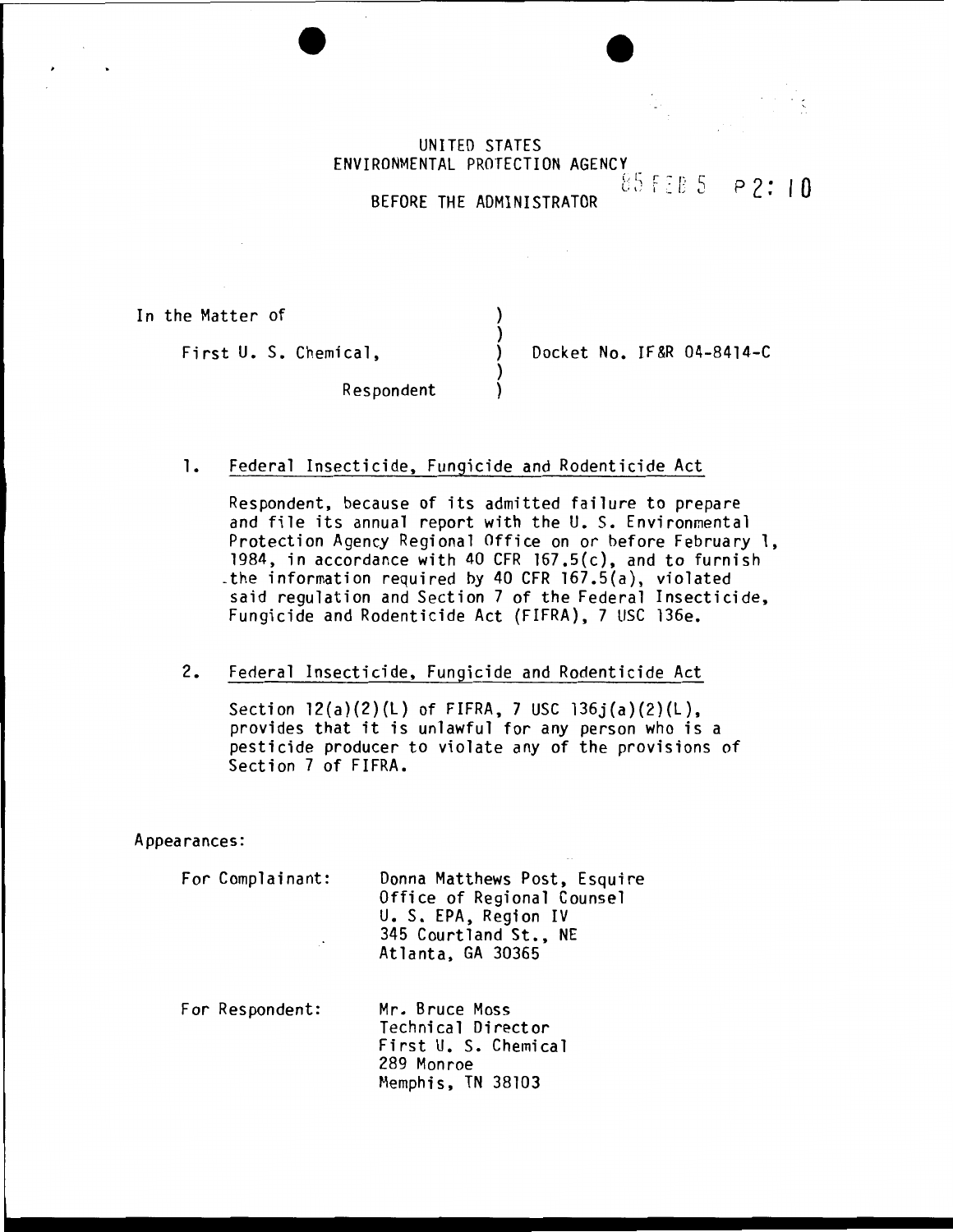## ACCELERATED DECISION \*

Complaint in this proceeding was issued by Director; Air and Waste Management Division; U. S. Environmental Protection Agency; Atlanta, Ga., on May 25, 1984, alleging that Respondent failed to submit to the Administrator on or before February 1, 1984, its annual report consisting of information on the types and amounts of pesticides produced and/or distributed by the registered establishment as required by Section  $7(c)(1)$ of the Federal Insecticide, Fungicide and Rodenticide Act (FIFRA), [7 USC  $\delta$ 136e(c)(1)] and 40 CFR  $\delta$ 167.5(c) which is a violation of Section 12(a)(2) (L) of FIFRA  $[7 \text{ USC } $136j(a)(2)(L)]$ . And that on April 3, 1984, Respondent received via certified mail a letter from EPA Region IV constituting a "Notice of Warning for Failure to File Annual Pesticide Report" which granted Respondent an additional 20 days after April 3, 1984, within which to file its annual report. Respondent failed to respond to the letter within those 20 days.

Answer was filed timely in the form of two letters, June 11, 1984, and June 19, 1984, indicating that Respondent had experienced a serious breakdown in company•s inner communication resulting in a belief on hehalf of all concerned that the Respondent was in compliance. Respondent had apparently submitted previous annual reports and, therefore, had knowledge of the requirement.

<sup>\*</sup> Sec. 22.20(b) provides that this decision constitutes an Initial Decision of the Presiding Officer (Administrative law Judge) and shall be filed with the Regional Hearing Clerk.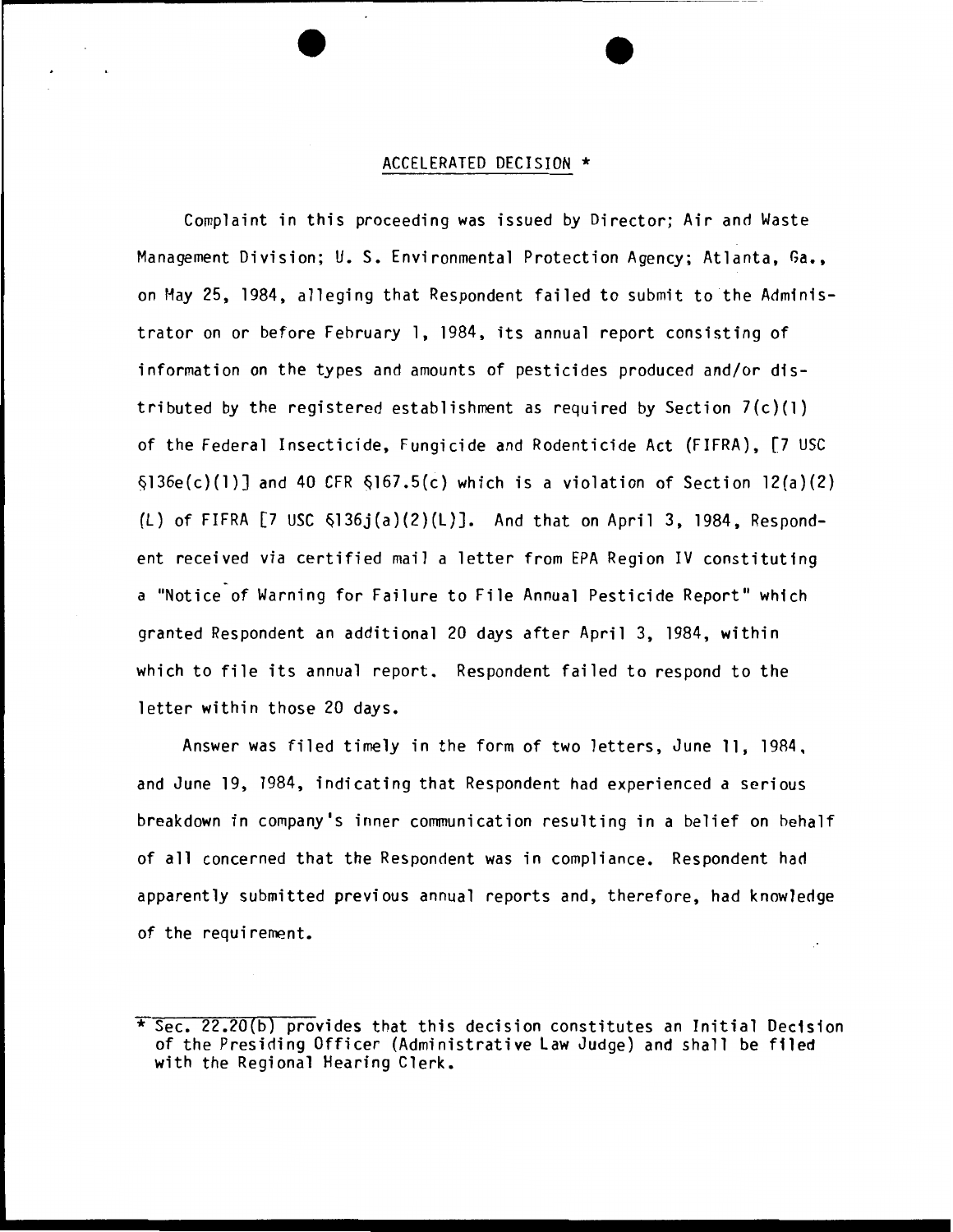In its Answer, Respondent also stated that the high fine (\$800.00) for failure to file one yearly report is too severe since no damage was done to any phase of the environment, nor to any living thing.

Complainant filed Motion For Accelerated Decision dated August 2, 1984, pursuant to the Rules of practice, 40 CFR 22.20(a) requesting a decision in favor of Complainant in that no genuine issue of material fact exists and Complainant is entitled to judgment as a matter of law. I agree.

By Order dated August 17, 1984, Respondent was allowed until September 7, 1984, to respond to the Motion For Accelerated Decision and to address specifically the assessment and amount of the proposed civil penalty.

By letter dated August 16, 1984, Respondent made an offer of a negotiated settlement. Complainant did not respond thereto.

By Order dated December 11, 1984, the parties were advised that, "It is *mY* intention to rule upon the Motion For Accelerated Decision without hearing within 10 days unless I hear from the parties thereto." No responses were received.

## Findings of Fact

1. First U.S. Chemical, hereinafter referred to as the Respondent, is located in Memphis, Tennessee.

2. The Respondent is a "person" as defined by Section 2(s) of FIFRA [7 USC §136(s)] and as such is subject to FIFRA and the regulations promulgated thereunder.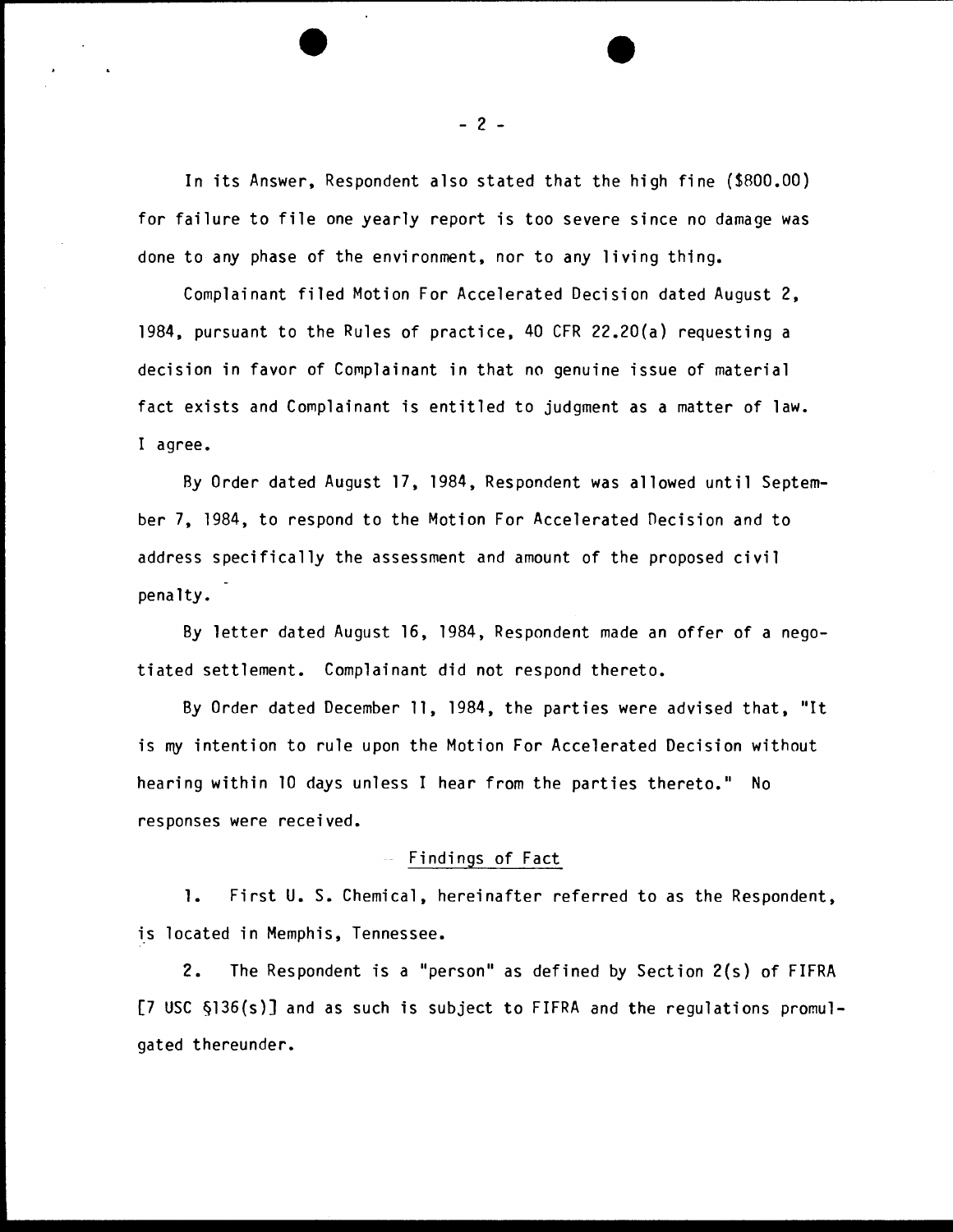3. Respondent is a "producer" as defined in Section 2(w) of FIFRA [7 USC  $\S$ 136 $(w)$ ] and 40 CFR  $\S$ 167.1 $(d)$ .

4. Respondent's plant is registered under EPA Establishment No. 22558-TN-01.

5. Respondent failed to submit to the Administrator on or before February 1, 1984, its annual report consisting of information on the types and amounts of pesticides produced and/or distributed by the registered establishment as required by Section 7(c)(l) of FIFRA [7 USC §136e  $(c)(1)$ ] and 40 CFR §167.5(c) which is a violation of Section 12(a)(2)(L) of FIFRA [7 USC  $$136j(a)(2)(L)$ ].

6. On April 3, 1984, Respondent received via certified mail a letter from EPA Region IV constituting a "Notice of Warning for Failure to File Annual Pesticide Report" which granted Respondent an additional 20 days after April 3, 1984, within which to file its annual report. Respondent failed to respond to the letter within those 20 days.

7. Respondent has violated Section 7(c)(l) of FIFRA which constitutes a violation of Section 12(a)(2)(L) of FIFRA.

8. Respondent's gross sales for 1983 were between \$100,000.00 and \$400,000.00, placing Respondent in Category II of Guidelines for the Assessment of Civil Penalties.

- 3 -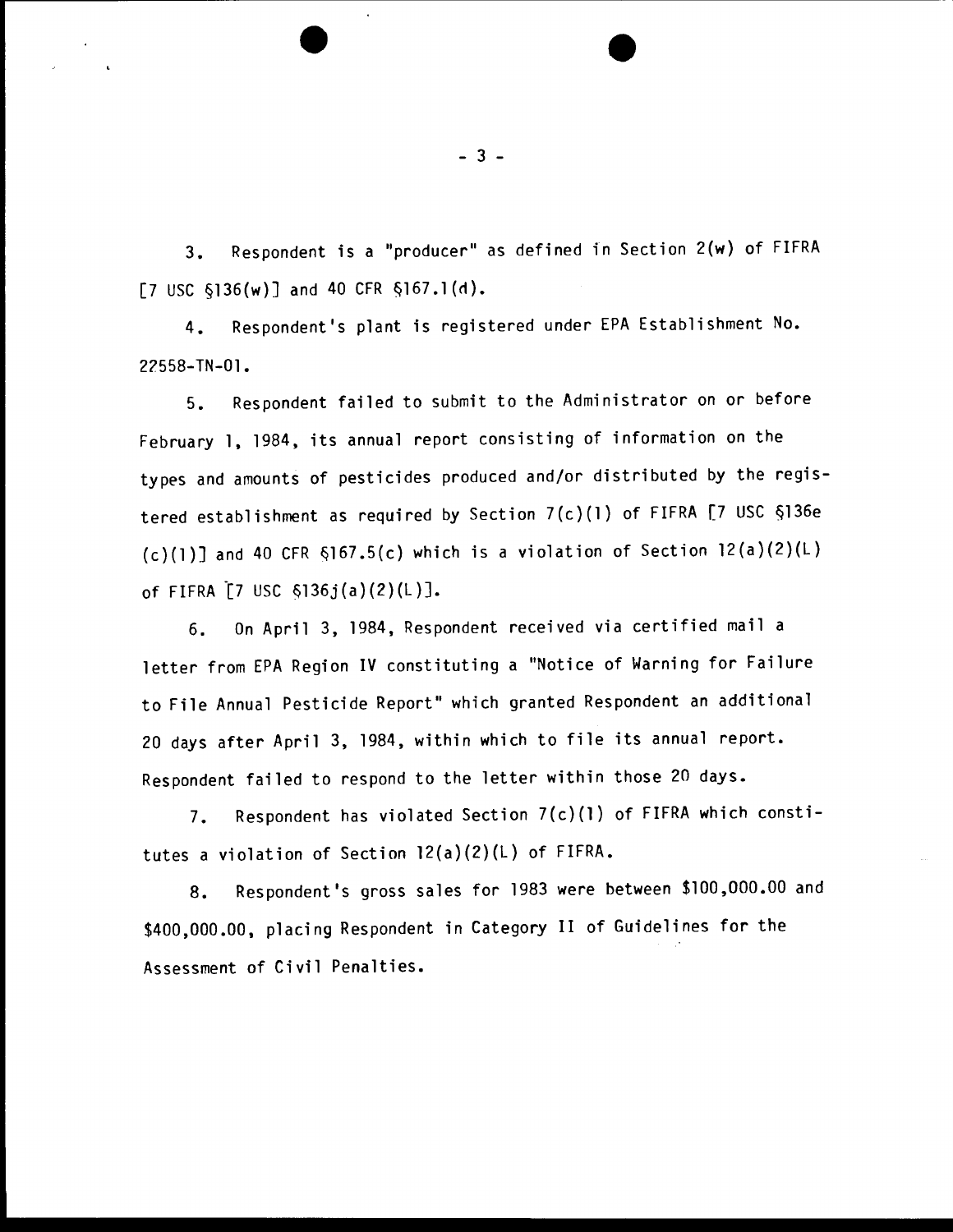## Discussion and Conclusion

Exhibit No. 1, the Answer to the Complaint (a letter dated June 11, 1984, from Respondent) admits the violation alleged in the Complaint. Respondent again admits the violation in Exhibit No. 2, a letter dated June 19, 1984.

The only issue that remains to he decided is the amount of the penalty.

The guidelines for the assessment of civil penalties for a violation of FlFRA, as amended, are contained in a document entitled "Civil Penalties Under the Federal Insecticide, Fungicide and Rodenticide Act, as amended [39 Fed. Reg. 27711, et seq., (July 31, 1974)]," Complainant's Exhibit No. 3. These guidelines establish a uniform system for penalty assessment for the varying violations of FIFRA. The guidelines take into account the factors required to be considered by Section  $14(a)(4)$  of FIFRA:

> In determining the amount of the peanlty, the Administrator shall consider the appropriateness of such penalty to the size of the business of the person charged, the effect on the person's ability to continue in business, and the gravity of the violation.

The proposed penalty for the alleged violation was modified by a memo entitled "Interim Deviation from Civil Penalties Schedule" issued April 22, 1975, Exhibit No. 4.

- 4 -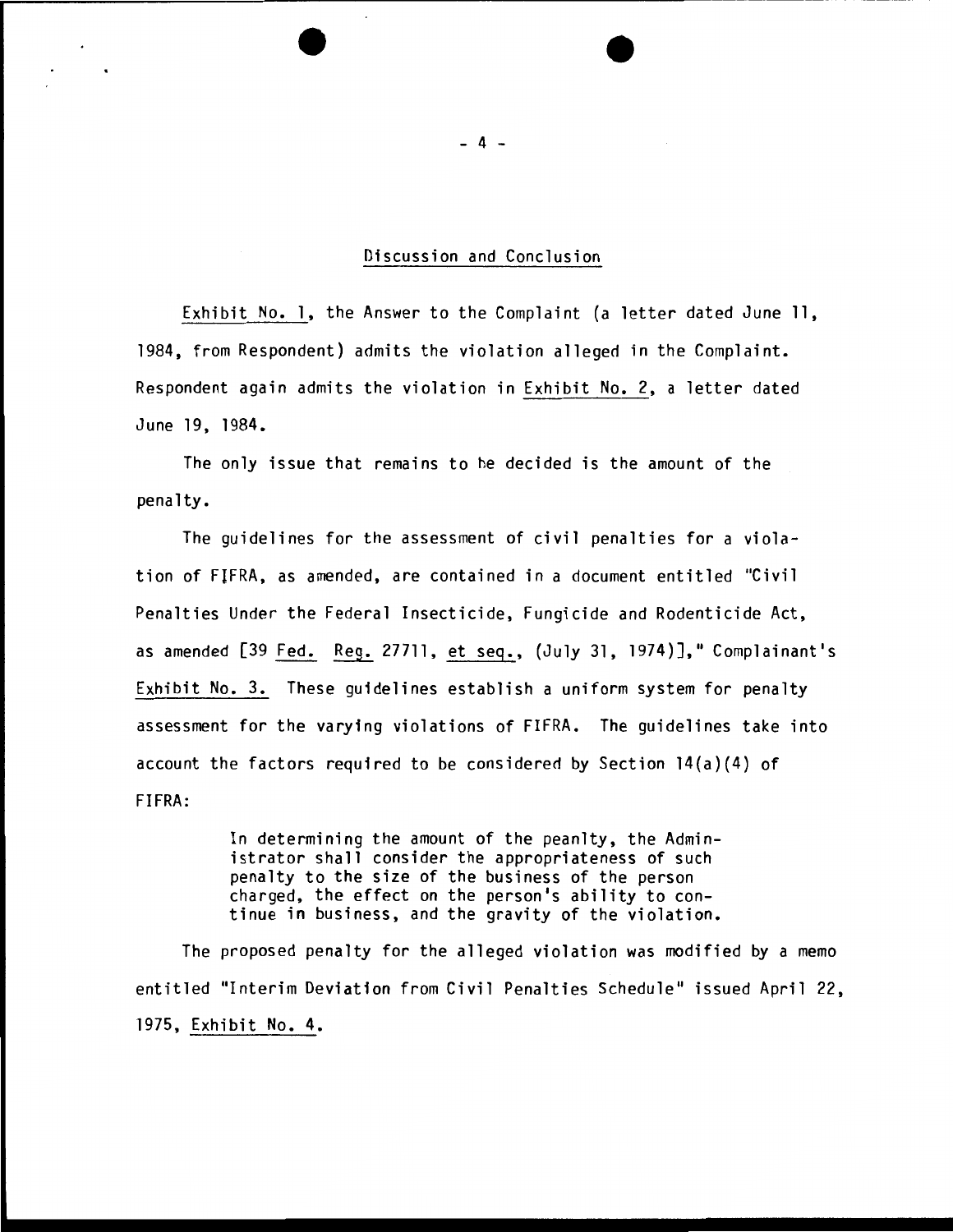As shown in Exhibit No. 5, Affidavit of Sharon Simons, the "size of the business" and the "gravity of the violation" were both factors in determining the penalty amount.

The "size of the business" was based on an "Establishment Inspection Report" concerning an inspection on March 3, 1983, by State Inspector James B. Martin, indicating the Respondent had Total Annual Sales of \$150,000.00. Exhibit No. 6.

With respect to the effect on "the person's ability to continue in business," Complainant has asked for any financial information that might be used to mitigate the said penalty and none has been received.

Complainant contends that Respondent's reasons in EPA Exhibits Nos. 1 and 2 for failing to file the annual report offer no basis for reduction of the proposed penalty.

And further, that Complainant is not required to send any notice of failure to submit the annual report prior to filing a Complaint, other than those notices which were sent in this case.

Complainant contends that it has shown that the proposed penalty was established in accordance with the policy guidance and that the amount is fair and equitable. The penalty for this violation by a Company whose gross sales of all business operations are between \$100,000.00 and \$400,000.00 has remained \$800.00 since April 22, 1975, when it was reduced from \$1,250.00. However, Respondent has submitted information that should mitigate the penalty.

- 5 -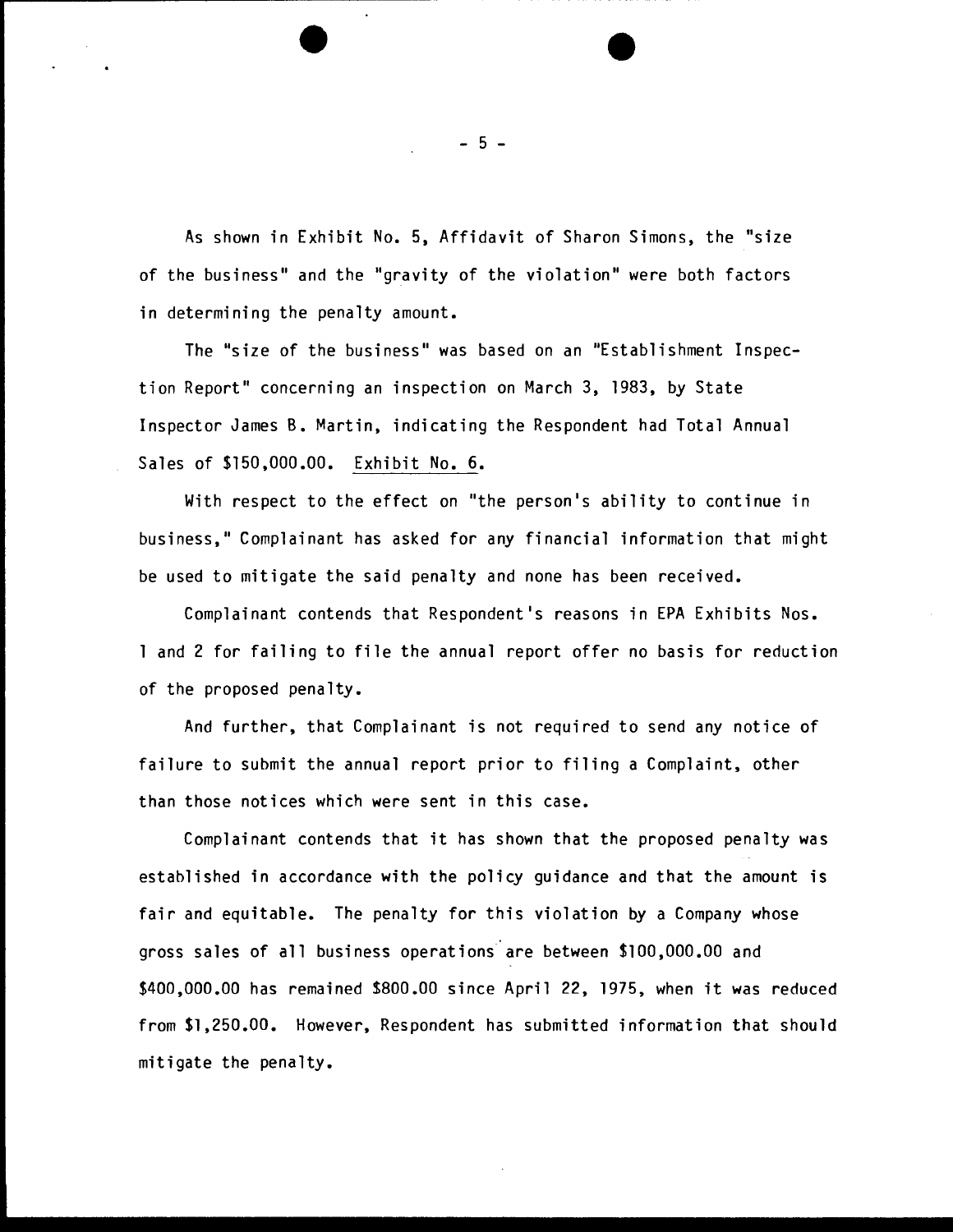The reasons asserted by Respondent with regard to harm to man or the environment are certainly not germane to the appropriateness of a civil penalty. The requirement that the annual report be filed is a necessary and required part of the legislative scheme to enable the EPA to properly perform its function pursuant to FIFRA.

However, since the sanctions of FIFRA are preventative in nature, as opposed to punitive, and taking into consideration (1) the size or nature of the Respondent's business, (2) the Respondent's ability to continue in business in light of the penalty proposed, and (3) the gravity of the alleged violations contained herein, it is my opinion that a penalty of \$400.00 would serve this purpose. Respondent, except for this one instant, has complied with the filing requirements of FIFRA.

## l/<br>PROPOSED FINAL ORDER

1. Pursuant to FIFRA &14(a) (7 USC 1361 (a)), as amended, a civil penalty of \$400.00 is assessed against Respondent, First U.S. Chemical, for violation of FIFRA  $\S$ 12(a)(2)(L) (7 USC 136j(a)(2)(L)), as amended.

- 6 -

*lJ* 40 CFR 22.27(c) provides that this Accelerated Decision shall become the Final Order of the Administrator within 45 days after its service upon the parties unless an appeal is taken by one of the parties herein or the Administrator elects to review the Accelerated Decision. Section 22.30(a) provides for appeal herefrom within 20 days.